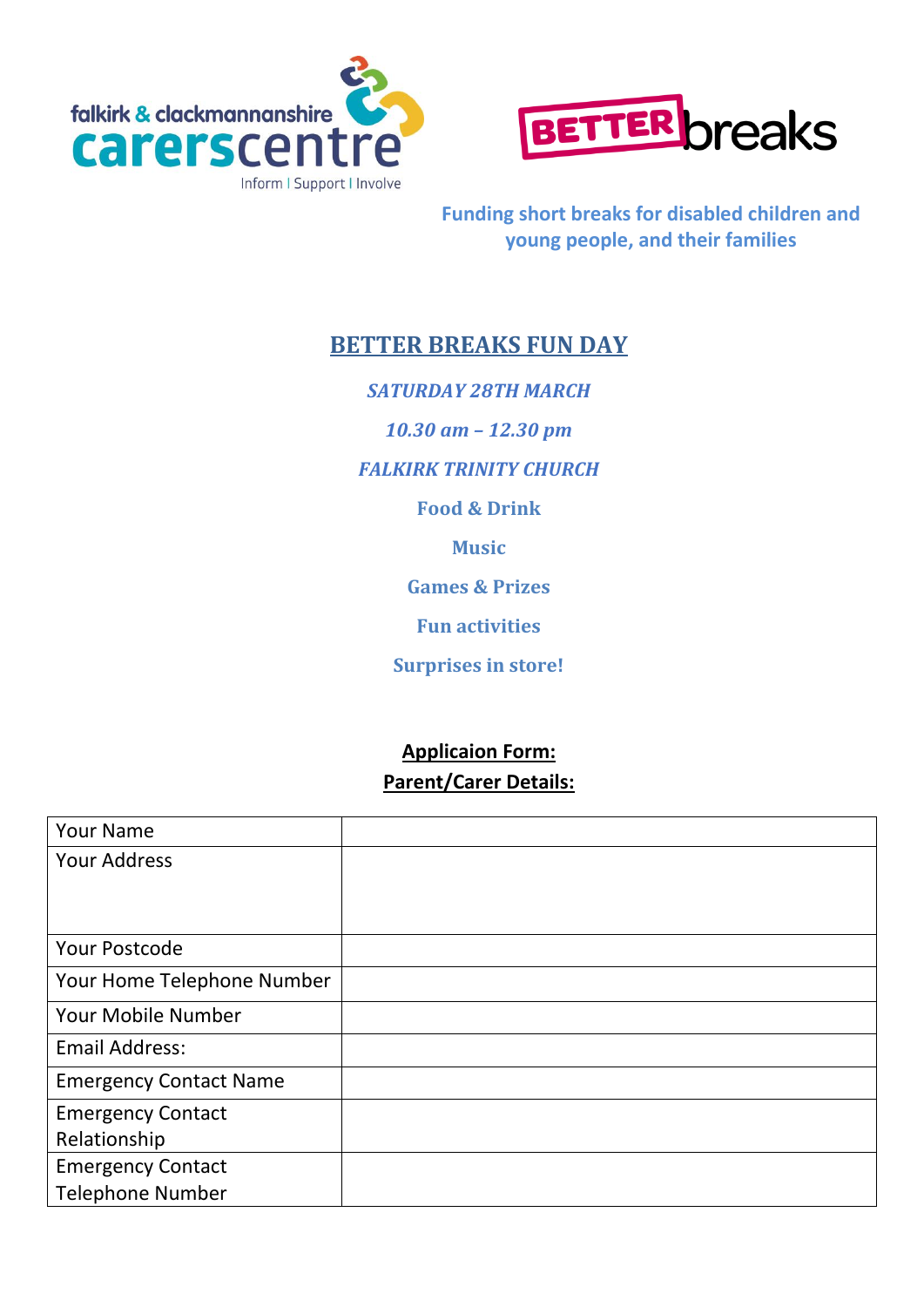#### **Places Requested for party**

Unless there are exceptional circumstances, **places will be limited to 2 adults and up to 4 children** (who are members of your family) per application, **one of whom must be a child or young person (up to 20 years)** with a disability or long term illness/condition for whom you are the parent or main carer.

While we hope that everyone will be able to obtain the places that they have requested, this may not be possible if demand for places is high. In this case, places will be allocated using a range of criteria (copies of which can be obtained from the Carers Centre on request). *You will be contacted once places have been allocated.*

### **Please give information on additional adult who will be attending:**

| <b>Other Adult Name (if relevant)</b> | Relation to You (eg partner, friend) |  |  |
|---------------------------------------|--------------------------------------|--|--|
|                                       |                                      |  |  |

## **Please provide information below for each child you would like to book a place for, providing, where relevant, details of your child's condition:**

|                                                                                           | Child 1 | Child 2 | Child 3 | Child 4 |  |  |
|-------------------------------------------------------------------------------------------|---------|---------|---------|---------|--|--|
| Child's Name                                                                              |         |         |         |         |  |  |
| Age                                                                                       |         |         |         |         |  |  |
| Date of Birth                                                                             |         |         |         |         |  |  |
| Relation to You (eg son, daughter,                                                        |         |         |         |         |  |  |
| grandson)                                                                                 |         |         |         |         |  |  |
| For each child, please tick any relevant box(es) below to describe your child's condition |         |         |         |         |  |  |
| Physical Disability or Long Term                                                          |         |         |         |         |  |  |
| Condition                                                                                 |         |         |         |         |  |  |
| Learning Disability                                                                       |         |         |         |         |  |  |
|                                                                                           |         |         |         |         |  |  |
| Autism                                                                                    |         |         |         |         |  |  |
|                                                                                           |         |         |         |         |  |  |
| <b>Behaviour Disorder</b>                                                                 |         |         |         |         |  |  |
| Sensory Impairment                                                                        |         |         |         |         |  |  |
|                                                                                           |         |         |         |         |  |  |
| Other (brief details)                                                                     |         |         |         |         |  |  |
|                                                                                           |         |         |         |         |  |  |
|                                                                                           |         |         |         |         |  |  |

*Have you participated in any previous betterbreak outings? If so, please give details:*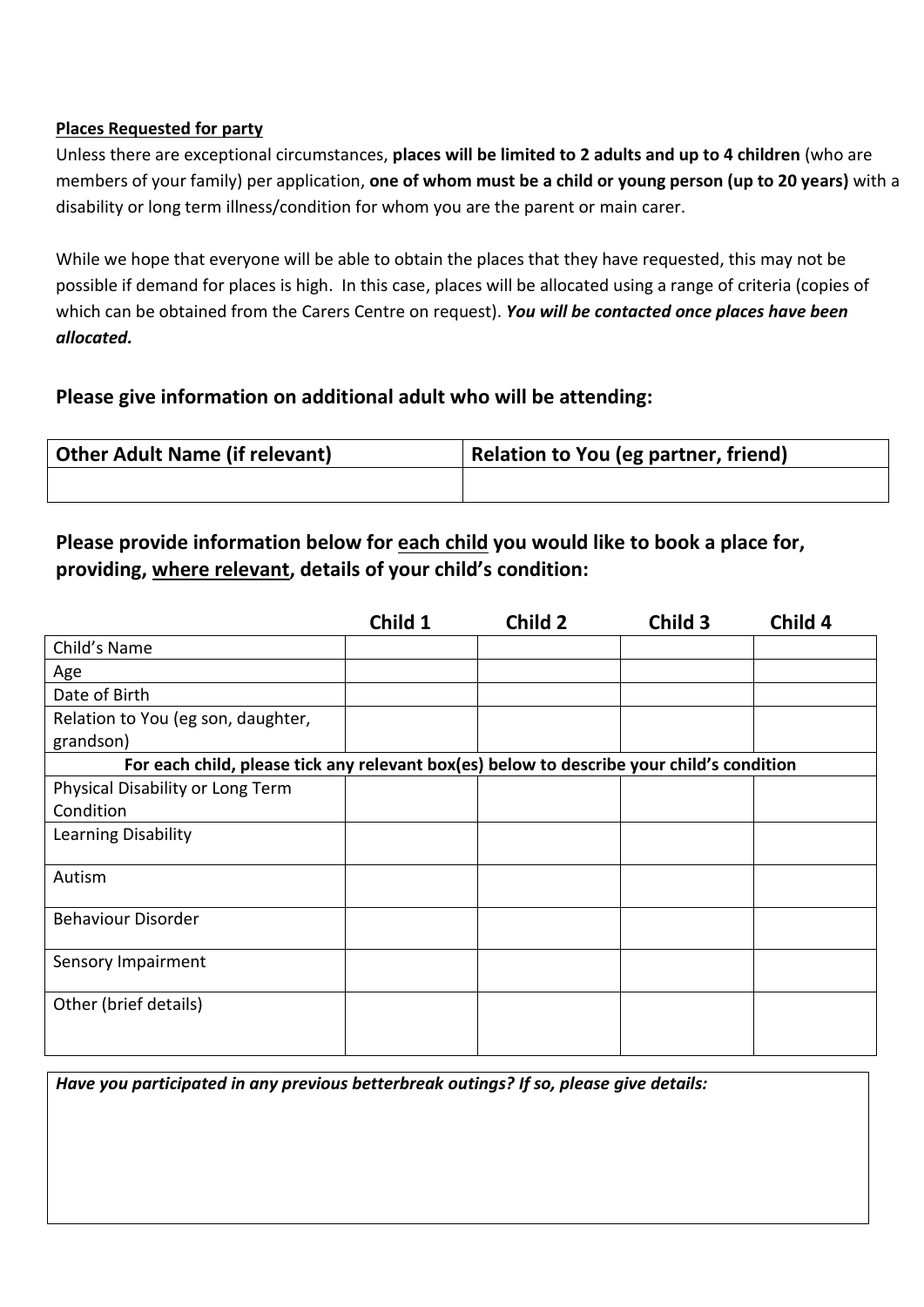## **Arrangements for the Day**

*Will you require transport to get to the party on the day? If so, please state if wheelchair accessible transport is necessary;*

*Will you require additional support with your children or any other member of your party on the day, for example, help with personal care, help with mobility, any support with equipment? Please give details:*

*Food and drink will be available on the day, please let us know of any allergies or dietary requirements;*

### **Important Information**

Transport is arranged for families who require it and will leave from *Falkirk Grahamston Train Station.* Families are also welcome to travel and attend independently.

### *Please note: there is no cost to families for this party, this will be free of charge*